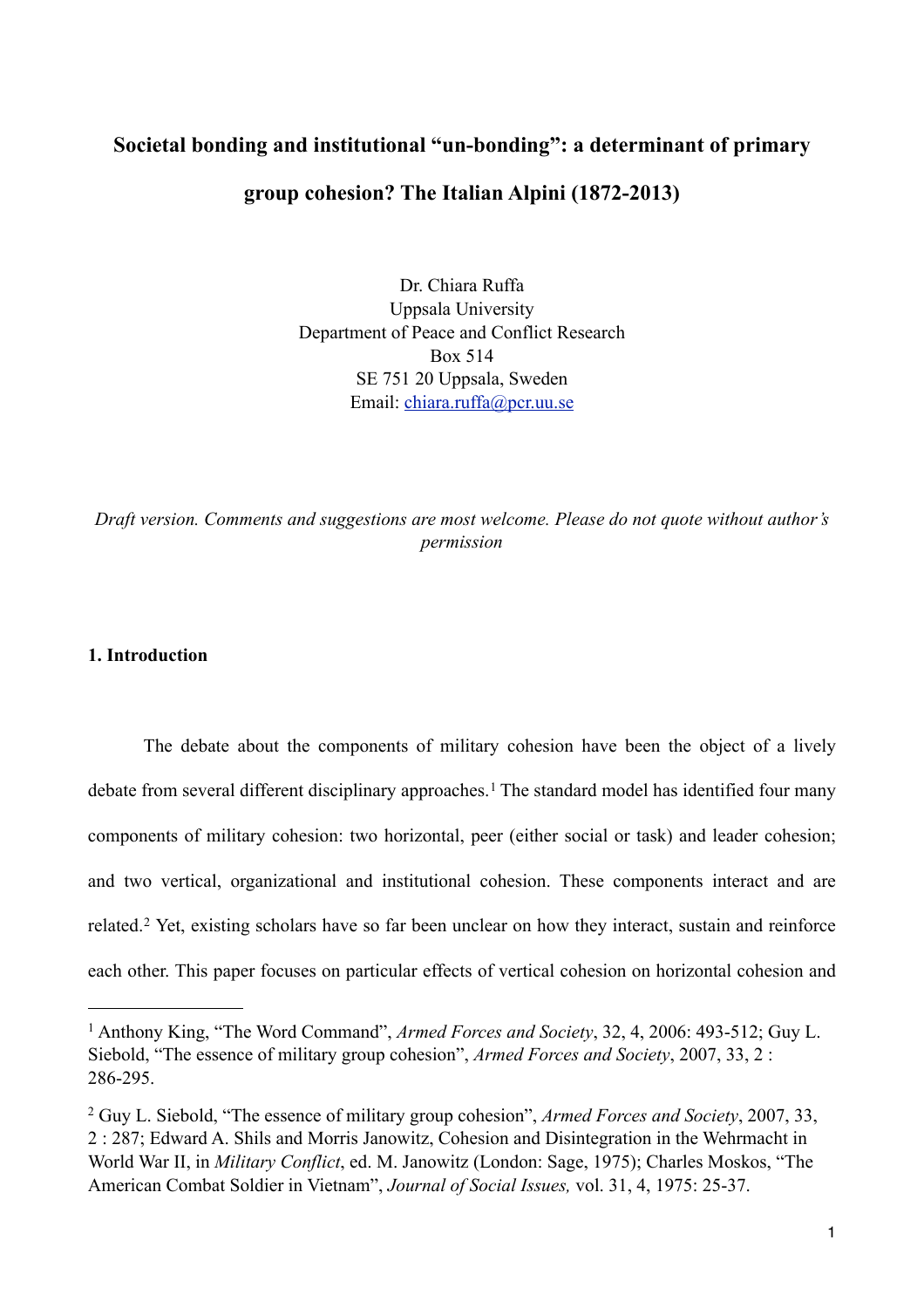it makes two interrelated arguments. First, low levels of institutional bonding-understood as the level of integration of soldiers- within the larger institutions may trigger high levels of horizontal bonding, primary group cohesion in particular.<sup>3</sup> I refer to low levels of institutional bonding as "unbonding". Second, horizontal cohesion can be sustained by high levels of what I will call "societal bonding"- high support from society- bypassing institutional bonding. The literature has so far assumed that institutional bonding was providing "a sense of purpose and meaningfulness that is linked to the larger (usually national) society and culture".<sup>4</sup> Yet, this link between institutions and society are not unproblematic and in this paper, I show how an army may find a source of cohesion NOT in its institutions (the army) but in the partial critique of these institutions (institutional "unbonding") and in its society ("societal" bonding).

 The issues has been neglected so far because the debate on cohesion has mainly focused on Anglo-Saxon armies, which have relatively consistent levels horizontal and institutional bonding. In Anglo-Saxon armies, vertical (organizational or institutional) bonding may or may not be a factor enhancing cohesion in general but it does not seem to have a clear enhancing or disruptive effect on primary group cohesion. Yet, in other armies (at varying levels of analysis), like the Italian or the German, also because of their histories, there may be a disconnect horizontal and vertical bonding. This is worth investigating both because these armies have played in recent years an important role in international operations but also because theoretically it may indicate new under-explored causal pathways.

 In this paper, I focus on a specialty of the Italian army and I describe how it has displayed exceptionally high levels of horizontal cohesion and low levels of institutional cohesion: the Alpini specialty. Furthermore, I show that these high levels of primary group cohesion were supported and

<span id="page-1-0"></span><sup>&</sup>lt;sup>3</sup> I leave organizational bonding out of this research because in this paper my level of analysis is a specialty of the Italian army, constituted since its inception by a varying number of brigades.

<span id="page-1-1"></span><sup>4</sup> Guy L. Siebold, "The essence of military group cohesion", *Armed Forces and Society*, 2007, 33, 2 : 290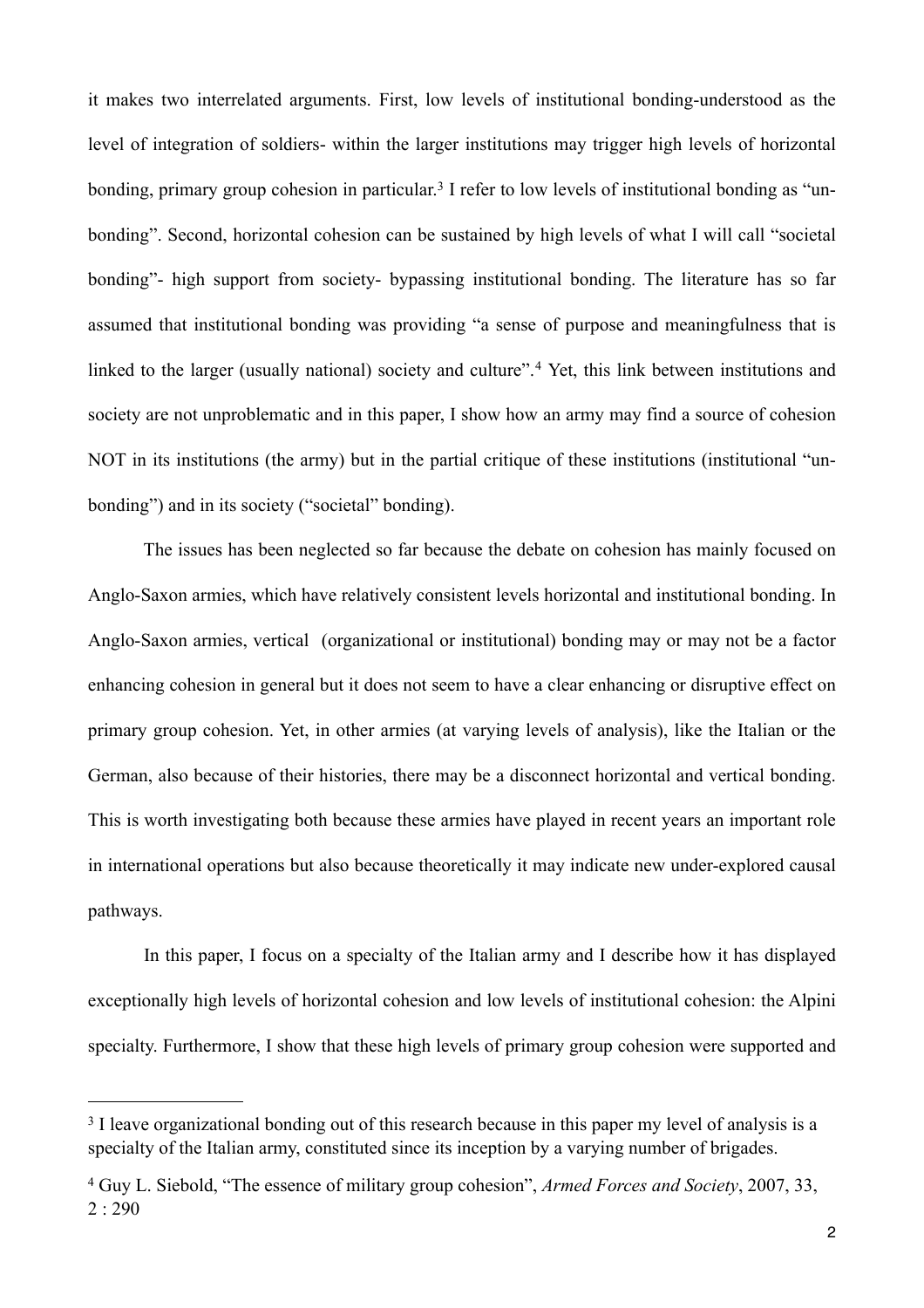fueled by exceptionally low levels of trust and bonding towards their secondary groups, the 'institutions' but very high levels of quest for societal support. This paper concentrates on how cohesion is created and how it is sustained over time as a result of the interaction between horizontal and vertical bonding.<sup>[5](#page-2-0)</sup>

 This paper contributes to the existing literature in two ways. First, it contrasts classical works on cohesion that has traditionally dismissed the role of domestic politics in enhancing military cohesion at war: "for the soldier concerned with his own day-to-day survival, the decision of state that brought him into combat becomes irrelevant".[6](#page-2-1) Yet, understanding how negative experiences between a group and its home institution may affect horizontal cohesion is a plausible explanations. One can isolate how different determinants of cohesion may interact to reproduce specific patterns of cohesion in combat and levels of military performance. The second contribution of this paper is to show how specific elements of cohesion can be sustained at the unit level over time without major interference at the army level or the increasing internationalization of the military.

 Thus, this piece focuses on the Alpini [literally Alpine/Mountaineer] that is an infantry specialty of the Italian army. These mountaineering units were created in 1872 to support and sustain a new kind of concept of defense of the newly unified Italian state. Since their creation, their recruitment was based on the concept of territorial defense and the idea that soldiers had to build the support of "their people" more than of those institutions that directly commanded them. In the operational experience of World War I and II, the Alpini were at times openly critical towards constituted authority, such as the rest of the army and the government, and they constantly worked for increasing consensus among the Italian civil society, as exemplified by the creation of a strong associationist network (the so-called ANA- Alpini National Association). With the disbandment of

<span id="page-2-0"></span><sup>5</sup> Anthony King, "The Word Command", *Armed Forces and Society*, 32, 4, 2006: 493-512

<span id="page-2-1"></span><sup>6</sup> Charles Moskos, "The American Combat Soldier in Vietnam", *Journal of Social Issues,* vol. 31, 4, 1975: 28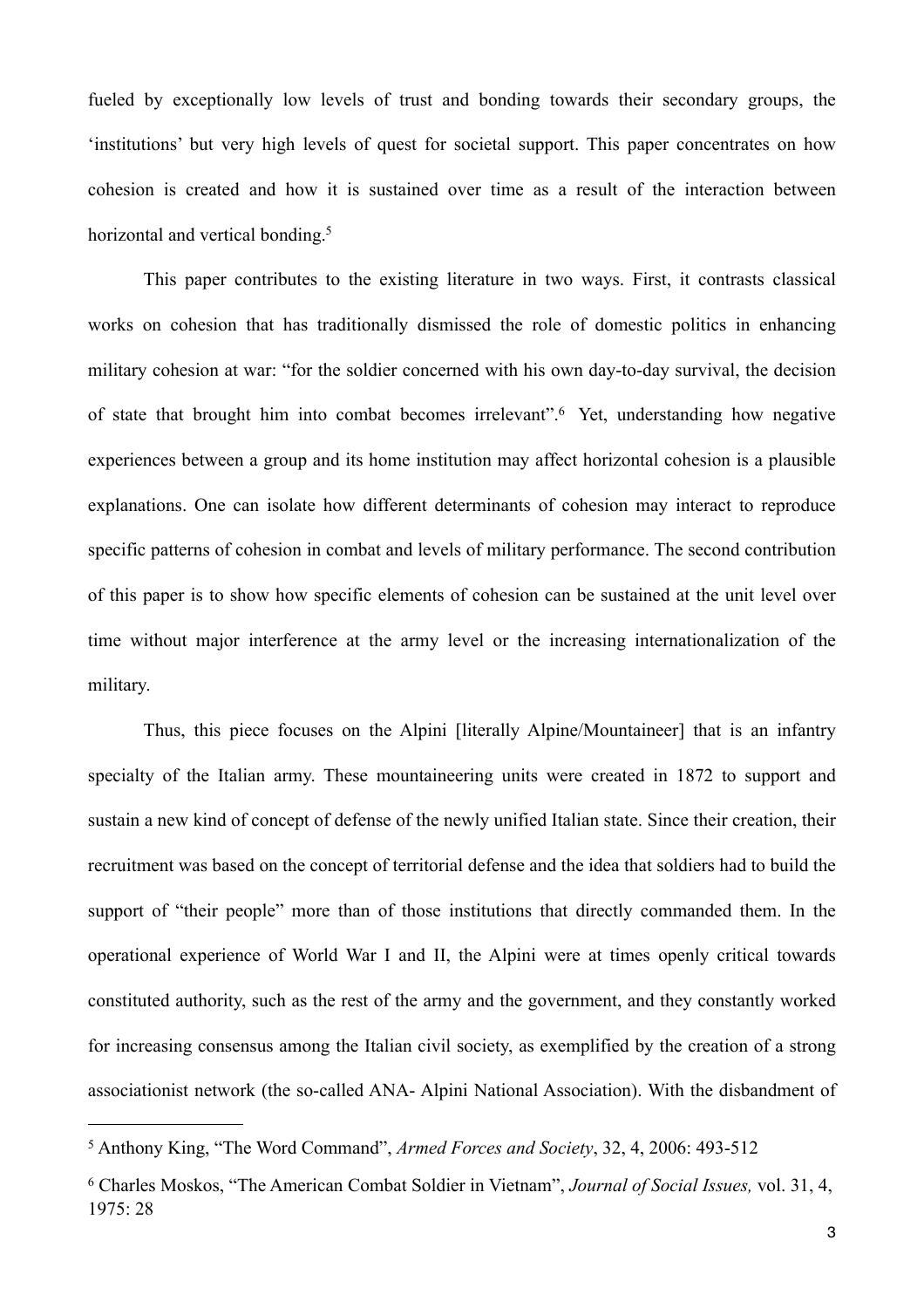the Italian army after the events of 1943 and unlike the rest of the army, most of the Alpini units joined the resistance in Italy against the Fascist and Nazi dictators.

 At the end of World War II, even if the Alpini partly shared the same delegitimization process occurred to the rest of the Italian armed forces, they partly distinguished themselves because of their role in the resistance, partly they were more quickly rehabilitated in operational roles and they also worked hard to regain the lost legitimacy in front of society. Throughout their entire history, on the one hand, they maintained and reproduced a certain dismissive posture towards the rest of the army and the armed forces in general; on the other, they looked for improving societal bonding and this was possible notwithstanding the fact that the Italian public has become strongly pacifist after World War II. The profound need for societal bonding is also mirrored by the military performance of the Alpini in Afghanistan, that worked for being appreciated by the locals, much more than any other units of the Italian army[.7](#page-3-0)

 As such, studying the Alpini is an interesting case to focus on, when exploring the interaction effects between different components of cohesion. In addition to this, regiments of the Alpini are the most often deployed Italian contingents in multinational operations. Nowadays, they also constitute a consistent share of the Italian army: Alpini are more than 10,000 soldiers; two brigades and a training centre. In addition to this, the Italian military is relatively under studied and yet it is an important contributor of NATO as middle power. Therefore, it is important to understand the underlying dynamics of a group displaying high levels of horizontal cohesion and high distrust towards the institutions it belongs to.

 This paper mixes a political science and a sociological approach and it relies on an eclectic strategy of data collection. Participant observation with the 9th Alpini battallion deplyoed in the Regional Command Capital in Afghanistan (2009 and 2012) is complemented with ten in-depth qualitative interviews with Alpini officers, NCOs and NCSs. Two conversations and interviews

<span id="page-3-0"></span><sup>7</sup> Chiara Ruffa, "Imagining War and Keeping Peace? Military Cultures and Forces Employment in International Operations", 2012, paper under review.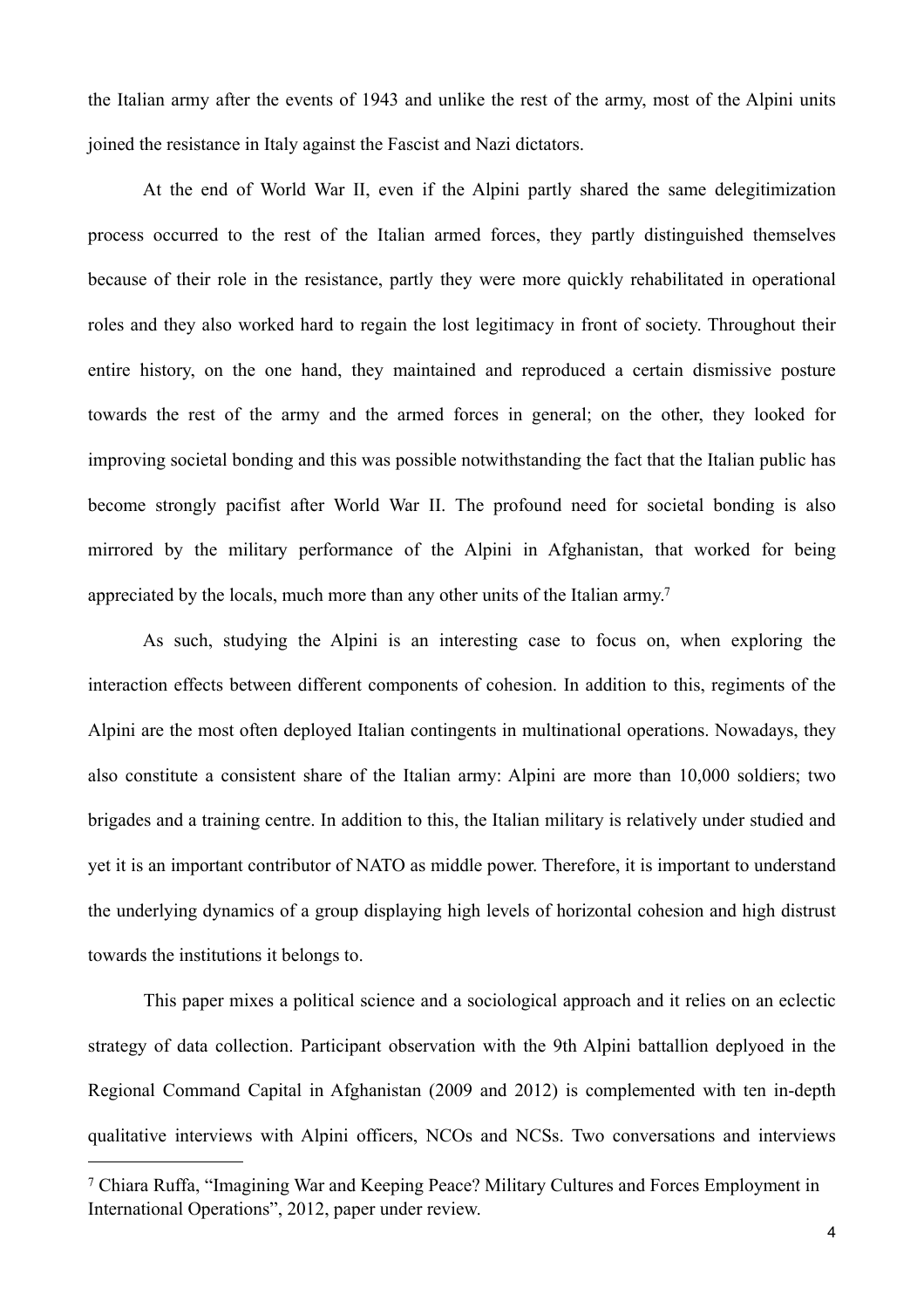were held with former Alpini officers and members of the resistance (1943-45) still alive. Data gathering was complemented with a careful reading of diaries, memories of Alpini during the Alpini involvement in Russia, during the resistance war and during the ongoing operations in Afghanistan.

 The paper proceeds in three steps. First, it analyses the institutional "un-bonding" between the Alpini and the army. Second, it shows how high levels of primary cohesion can be seen as the result of the institutional "unbonding" effect at the secondary group level and how it was sustained overtime. Third, it draws some concluding remarks.

#### **2. Institutional (un)bonding and societal bonding**

Institutional bonding refers to "the social integration of service members with the larger military institution to which the primary and organizational-level groupings belong".[8](#page-4-0) The institution, usually the army or the armed forces, usually refers to "a relatively stable structure of specialized positions, roles, groups, organizations, and social operations that carry out the major social function of national defense" and these provide "a sense of purpose and meaningfulness that is linked to the larger (usually national) society and culture".<sup>9</sup> In the case of the Alpini specialty, institutional bonding was exceptionally low, while societal bonding (bypassing the army and armed forces level) was very high and a source of high primary group cohesion throughout the entire history of the unit.

#### 2.1 Born to be different

When the Alpini specialty was created, they were meant to be different. Until the mid-XIX century, the dominant defense concept in Italy had been that the potential aggressor had to be stopped in the

<span id="page-4-0"></span><sup>8</sup> Guy L. Siebold, "The essence of military group cohesion", *Armed Forces and Society*, 2007, 33, 2 290

<span id="page-4-1"></span><sup>9</sup> Ibidem: 290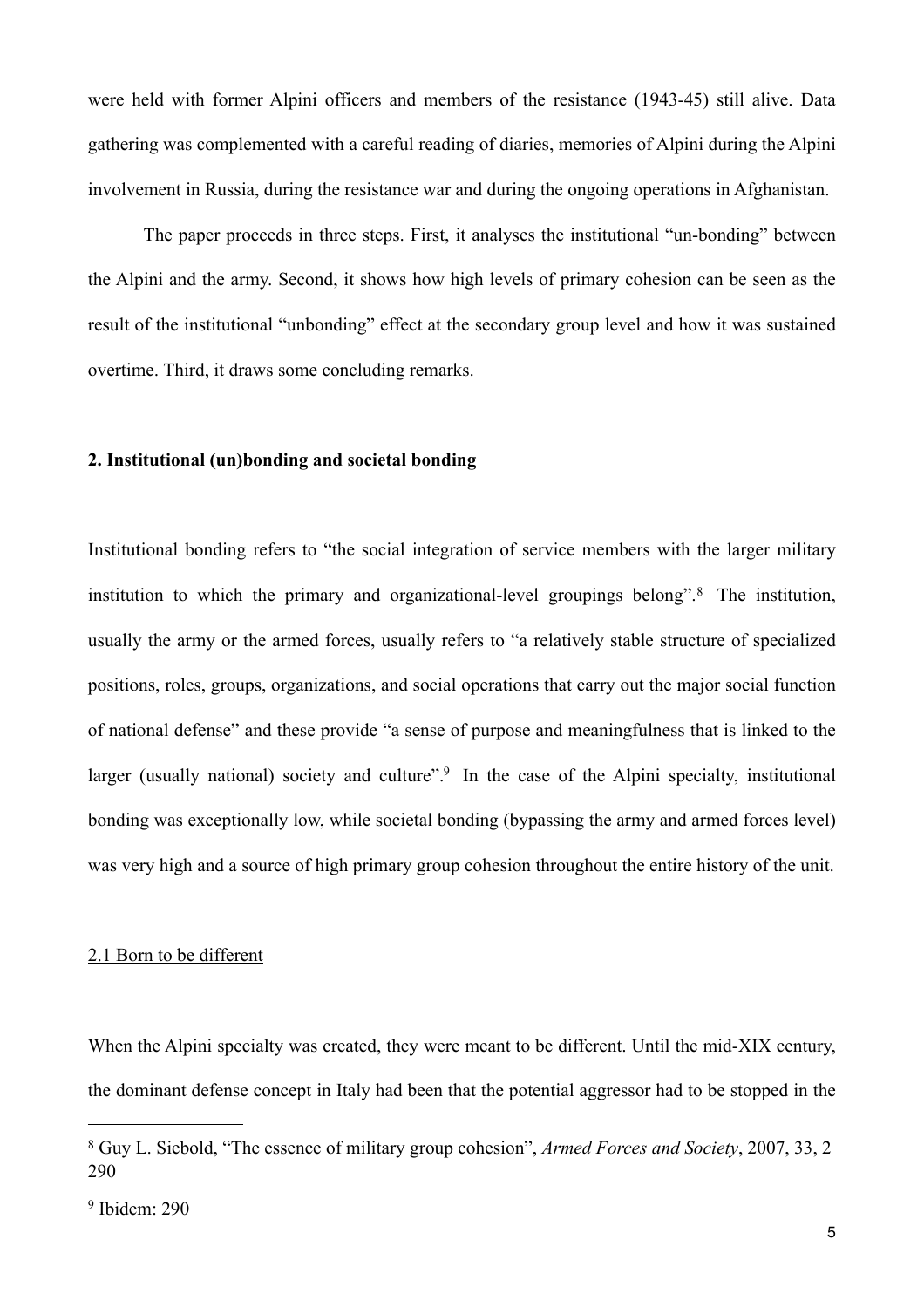flats (the so-called Po valley) after the enemy had crossed the Alps. But, in 1871, in a pamphlet, a captain of the Italian Royal Army, Perrucchetti, proposed to create a brand new military specialty that could defend the Italian territory directly in the Alps. This new concept of territorial defense needed soldiers with unique characteristics. Ideally, the defense of the Alpine borders could be done best with the support of the people coming from these regions and with this in mind, Perrucchetti proposed to use territorial recruitment. The newly formed Italian army (based on the Piedmontese model) was a hybrid of the two mainstream models at the time, notably the French and the Prussian. It was thus based on conscription for recruitment (following the Prussian model) done throughout the entire national territory (as in France) in order to minimize the risk of rebellion of some units and social tensions. National recruitment was very cumbersome particularly when it had to mobilize units in case of crisis. But with the standard national recruitment, the population from alpine regions would have been training in the flat land before then going back to the mountain for fighting. Also, only a small section of the alpine population would have been active in every unit fighting in the Alpine areas as the units would have been complemented by people coming from all over Italy. Perrucchetti's proposal was instead to divide the Alpine territory into many defensive units, each managed by a military district. His ideas emerged from observing these mountainous areas: "whoever has wandered around for long through the mountains shall have realized how among these, that remarkable book called terrain is extremely difficult to read; for reading it correctly it is necessary to get used to it: the practical knowledge of the terrain that has to be defended can be acquired only by maneuvering over it considering all the foreseeable hypothesis." Thus, the type of units had to have a profound knowledge of the territory much more than military skills, and they had to be able to orient themselves and face the difficulties of mountain life much more than they had to be good soldiers.

 While the reaction to the new defense concept had been positive, political elites were skeptical towards the ideas of territorial recruitment as it posed, according to them, concerns of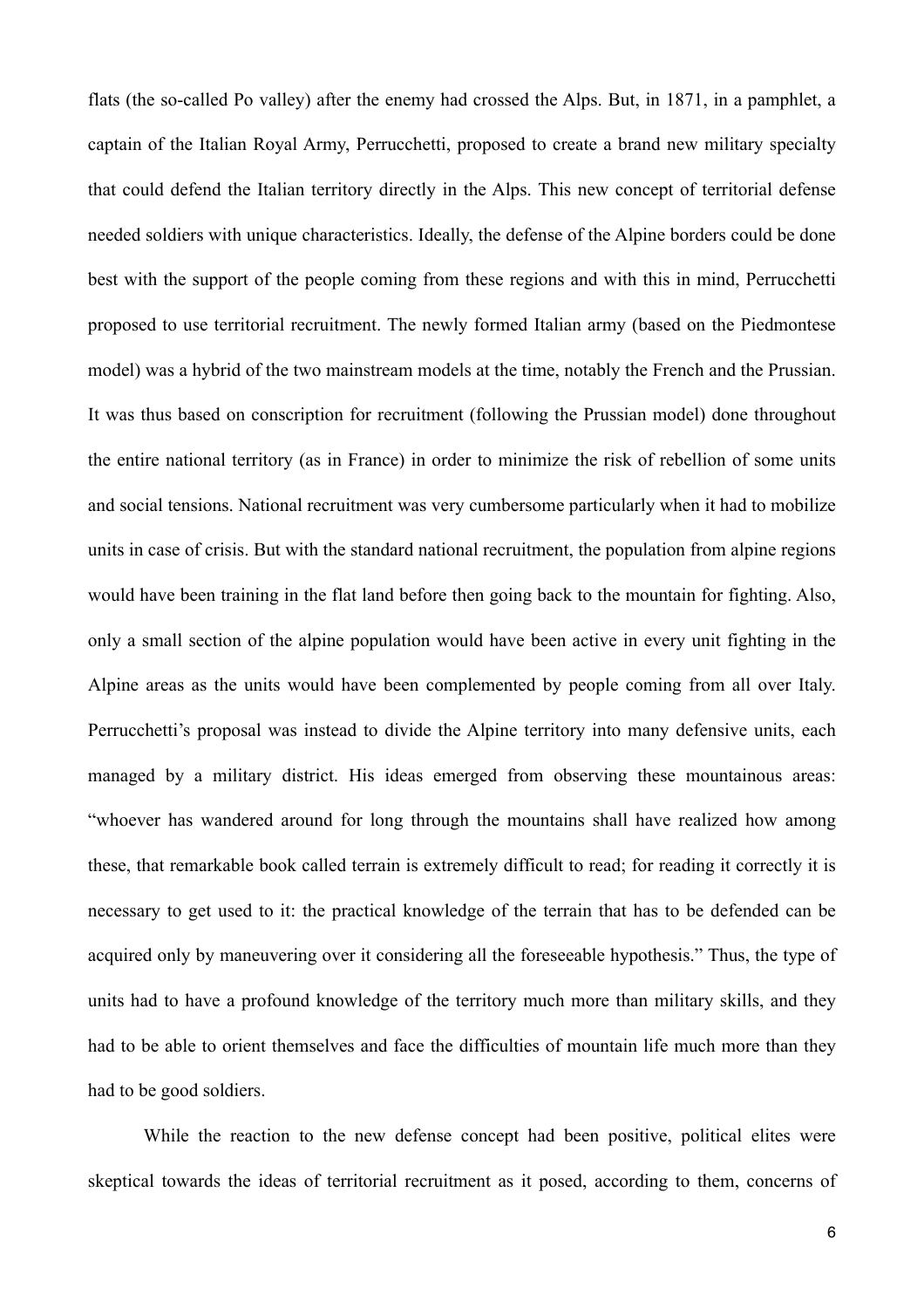public order. Perrucchetti and the Minister of War managed to overcome this skepticism because they showed that the risk in the specific case of the Alpine population was minimal: "the Alpine valleys were all profoundly conservative, catholic and monarchic, absolutely incapable to rebel" as also shown by the extremely low scores of people who failed to report for military service[.10](#page-6-0) Also, the Italian army Chief of Staff was convinced that this model had to be introduced fully: at the same time the new concept of defense and territorial recruitment for the specific specialty. "Their military superiority derives directly from the regional recruitment system, which was the decisive element to create a strong cohesion where the links among men were authentic because pre-existing and the fracture with external world much less clear.["11](#page-6-1) In 1872 the Italian parliament finally approved the creation of the Alpini specialty, based on territorial recruitment and with mainly defensive purpose. The cohesiveness of the units, the closeness to the local population and the mainly defensive role were deemed to be the founding principles on which the culture of the Alpini was constructed and around which it then evolved.[12](#page-6-2) In sum, since its origins the Alpini were meant to have close societal bonding. But since its creation until the early XX century, the allegiance and trust towards the institution, which we call institutional bonding- is still largely unproblematic. Things were deemed to change with the first colonial operations.

# 2.2 The disconnect between the Alpini and institutions widens

 Once the Alpini specialty was created, it started to function according to the principles outlined above. When Italy started to get involved in colonial warfare towards the end of the XIX

<span id="page-6-0"></span><sup>10</sup> Giovanni Massobrio and Giorgio Rochat, Breve Storia Dell'esercito Italiano Dal 1861 Al 1943 (Torino: Einaudi, 1978), p.95

<span id="page-6-1"></span> $11$  Ibidem

<span id="page-6-2"></span><sup>&</sup>lt;sup>12</sup> For an interesting perspective on why military culture matters for military cohesion see: Charles Kirke, "Group Cohesion, Culture, and Practice", *Armed Forces and Society,* 35, 4, 2009: 745-753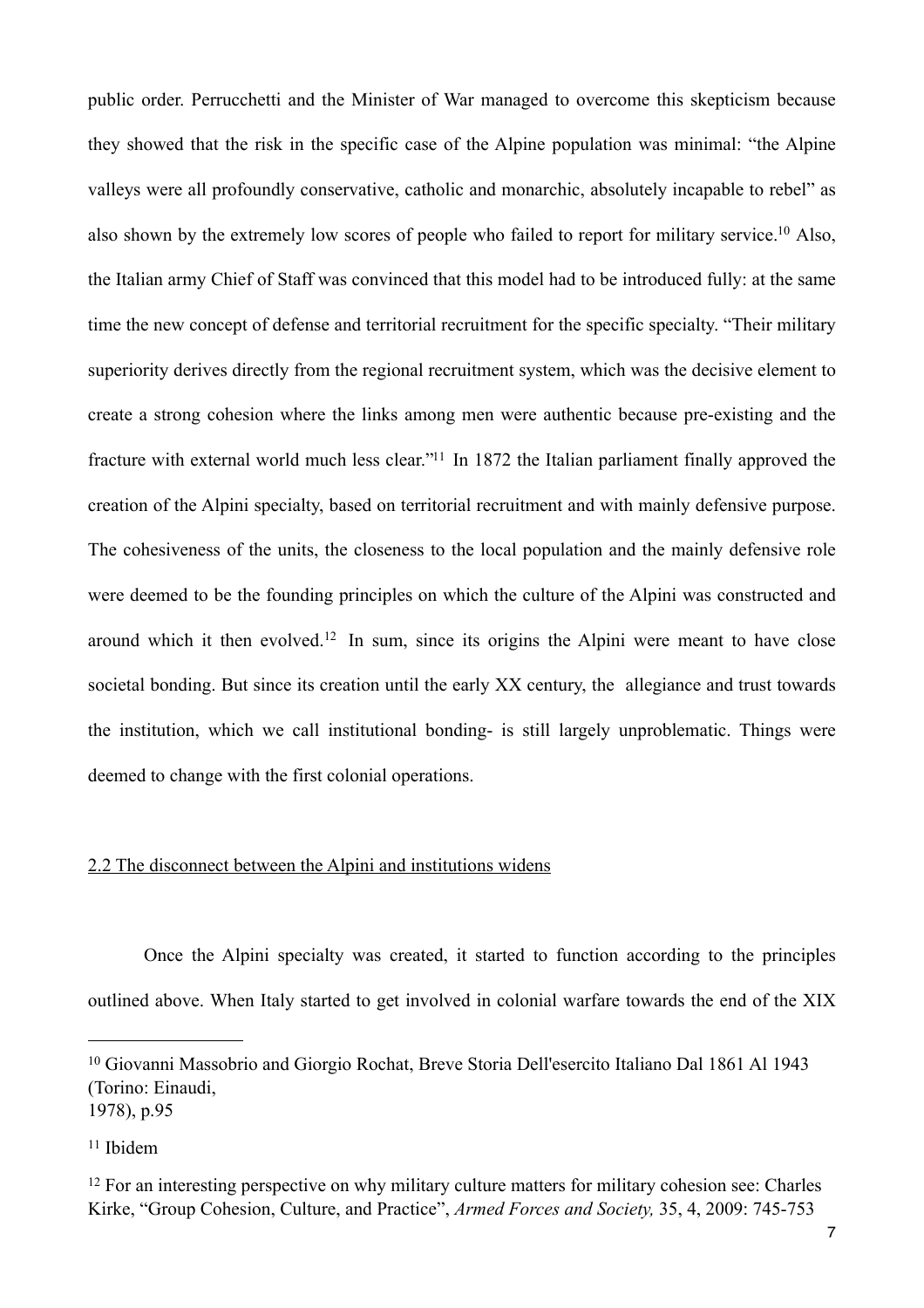century, it was discussed whether the Alpini were to be used in colonial campaigns but they were mainly used to reinforce defensive fortification across the Alps. In 1911, things changed: the Alpini were used when the colonial campaign in Lybia was launched. "They wanted to use them because they could adapt more easily to difficult terrain["13](#page-7-0)

In World War I and II, Alpini regiments were also widely used in defense functions but also in conventional combat roles in out-of-area operations, including the Lybia campaign, the operations on the Italian northeastern front in World War I and the northwestern in World War II together with contributions to the military campaigns in the Balkans, North Africa and Ukraine during World War II. Overall, Italian military has been assessed as very ineffective throughout World War I and II and the Alpini did not differ. But it is during World War I and II that the process of institutional "unbonding" takes place, when the Alpini tried to differentiate themselves from the rest of the army. In the diary of an Alpino that joined the resistance, the situation was described as follows: "only Italian institutions could damage the Alpini but definitely not the Italians".[14](#page-7-1)

 Among the many reasons historians have listed to explain the disastrous military performance during World War II, there is also a high degree of tactical ineffectiveness, exemplified mainly by rigidity, faulty leadership style, ill-quality training and national recruitment.<sup>15</sup> While sharing many of the drawbacks of the Italian army, the Alpini were exempt from the bad consequences of territorial recruitment, they were slightly better trained and had less hierarchical relations between the officers and the troops[.16](#page-7-3) In the conduct of war, the Alpini shared the same sorts of the rest of the army: usually ineffective. This became salient when the events of the second half of 1943 left the military without orders: on 25th July 1943, Mussolini lost power and got

<span id="page-7-0"></span><sup>&</sup>lt;sup>13</sup> Author interview with former partisan and Alpini officer-1, 98 years old, January 2013

<span id="page-7-1"></span><sup>14</sup> Giulio Bedeschi, *Il Segreto degli Alpini* (Mursia: Milano 2004).

<span id="page-7-2"></span><sup>15</sup> MacGregor Knox, "The Italian Armed Forces: 1940-3" in Allan R. Millett and Williamson Murray *Military Effectiveness* (Boston: Unwin Hyman, 1988): 162

<span id="page-7-3"></span><sup>16</sup> Ibidem: 163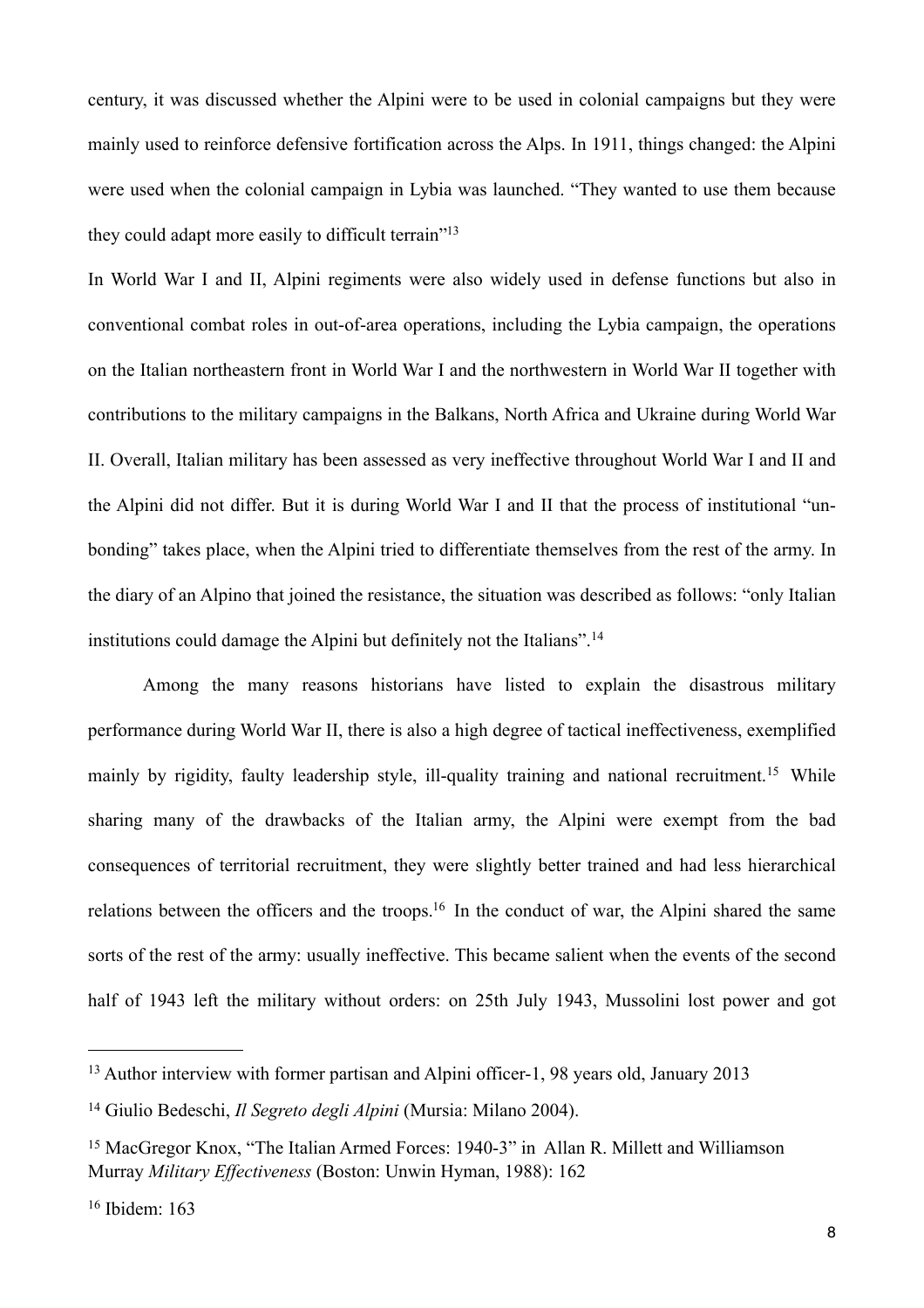arrested; then the army was almost disbanded and when the armistice is declared on September 8, 1943, the army is left without orders. Some units of the army keeps fighting alongside the Germans; others surrendered to either the Germans or the Allies; while other units switch side and start fighting alongside the Allies and for the resistance. The units of the Alpini specialty share most of the same destiny of the rest of the army with a non-negligible distinction: that they overwhelmingly joined the resistance. The way in which troops joined the resistance did not have much of the heroic behaviour but it is exemplified rather as a casual. During the resistance many people had just got up to the mountains "to do something" they were not very aware of what was asked of them.<sup>17</sup> But they knew they were opposed to the Fascist dictatorship. In the account of an Alpino who joined the resistance, this became quite clear:

"There is nothing heroic in what we did. We did what we had to do. We are Alpini. On September 8, I realised quickly that something was wrong. I gathered my Alpini, told them to prepare their backpack. Over night we left the town and we hide in forests close to the Alps. It was 50 of us. I told them they could go home if they wished to do. None left me.

After a while we contacted the resistance groups and we joined the resistance movement".[18](#page-8-1)

 Even the resistance movements traditionally more critical towards the military welcomed the Alpini, who were willing to join the resistance and they allowed them to maintain their uniform and military status. "A lot of the partisans were officers from the Alpini specialty. They immediately gave us command responsibility: they knew they could trust us and they knew we loved our people"[.19](#page-8-2) During the resistance war, many partisans, of which many Alpini, walked down from the

<span id="page-8-0"></span><sup>17</sup> Nazzareno Peano, "Salimmo in montagna per fare qualcosa", *Rivista dell'Istituto Storico della Resistenza e della Societa' Contemporanea*, 81, 2012: 207-221.

<span id="page-8-1"></span><sup>&</sup>lt;sup>18</sup> Author interview with former partisan and Alpini officer-2, 94 years old, January 2013

<span id="page-8-2"></span><sup>19</sup> Author interview with former partisan and Alpini officer-2, 94 years old, January 2013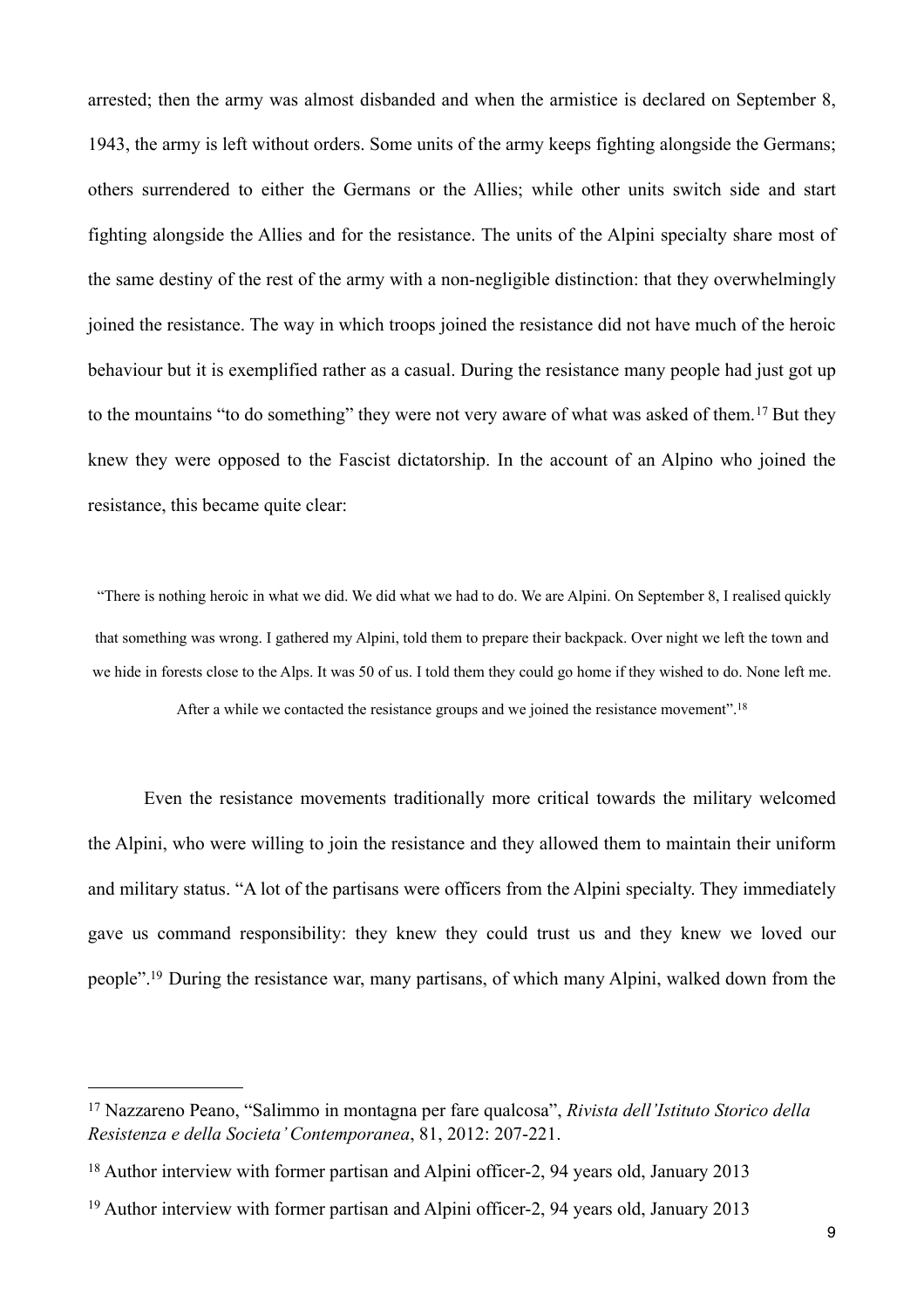mountains and helped the local populations to harvest and do other things: "it was the most obvious thing to do".

#### 2.3 The Alpini post World War II

 Because of the events in 1943, the Italian army has until very recently had a legitimacy problem. Historians are unanimous on this. "After the Second World War, the role of the armed forces in Italy was drastically reduced. A number of factors contributed to this reduction, including the prior involvement of the armed forces with Fascism, the total collapse of the Royal Army after the fall of Mussolini, the legacy of a lost war, the hostility of the main political parties towards nationalism and militarism, and above all the rejection of war as means of settling international disputes explicitly written into the constitution of 1948."[20](#page-9-0) The events of September 8, 1943 created a disconnect between the armed forces and the society because the public felt betrayed by its own army.[21](#page-9-1) After World War II, the Alpini underwent dramatic changes partly shared with the rest of the armed forces. According to many historians, "in the immediate aftermath of the war and for at least the next four decades the image of fascism as a parenthesis in Italian history (…) sustained and legitimized public amnesia."[22](#page-9-2) All this applies to the armed forces even to a larger extent. However, despite the presence of some training programs conducted by the US, there was never a true

<span id="page-9-0"></span><sup>20</sup> Paola Barrera, "Crisis in the Military: Rethinking Conscription and the Military Code", in *Italian Politics: A Review* , ed. R. Y. Leonardi, R. Nanetti and R. Corbetta, (London: Pinter, 1988); Stefano Battilossi, "Armed Forces" in *Encyclopedia of Italian Political Culture*, ed. G. Moliterno (New York: Routledge, 2000).

p.29

<span id="page-9-1"></span><sup>21</sup> Leopoldo Nuti, L'esercito italiano nel secondo dopo guerra, 1945-1950: La sua ricostruzione e l'assistenza militare alleata (Roma: Ufficio Storico, Stato Maggiore dell'Esercito):15 And also for similar arguments: Chiara Ruffa, *Imagining War and Keeping Peace? Military cultures and peace operation effectiveness*, Florence, EUI doctoral dissertation, 2010

Piero Ignazi, Giampiero Giacomello and Fabrizio Coticchia, *Italian Military Operations Abroad-Just Don't Call It War* (London: Palgrave MacMillan, 2012).

<span id="page-9-2"></span><sup>22</sup> Leopoldo Nuti, L'esercito italiano nel secondo dopo guerra, 1945-1950: La sua ricostruzione e l'assistenza militare alleata (Roma: Ufficio Storico, Stato Maggiore dell'Esercito):15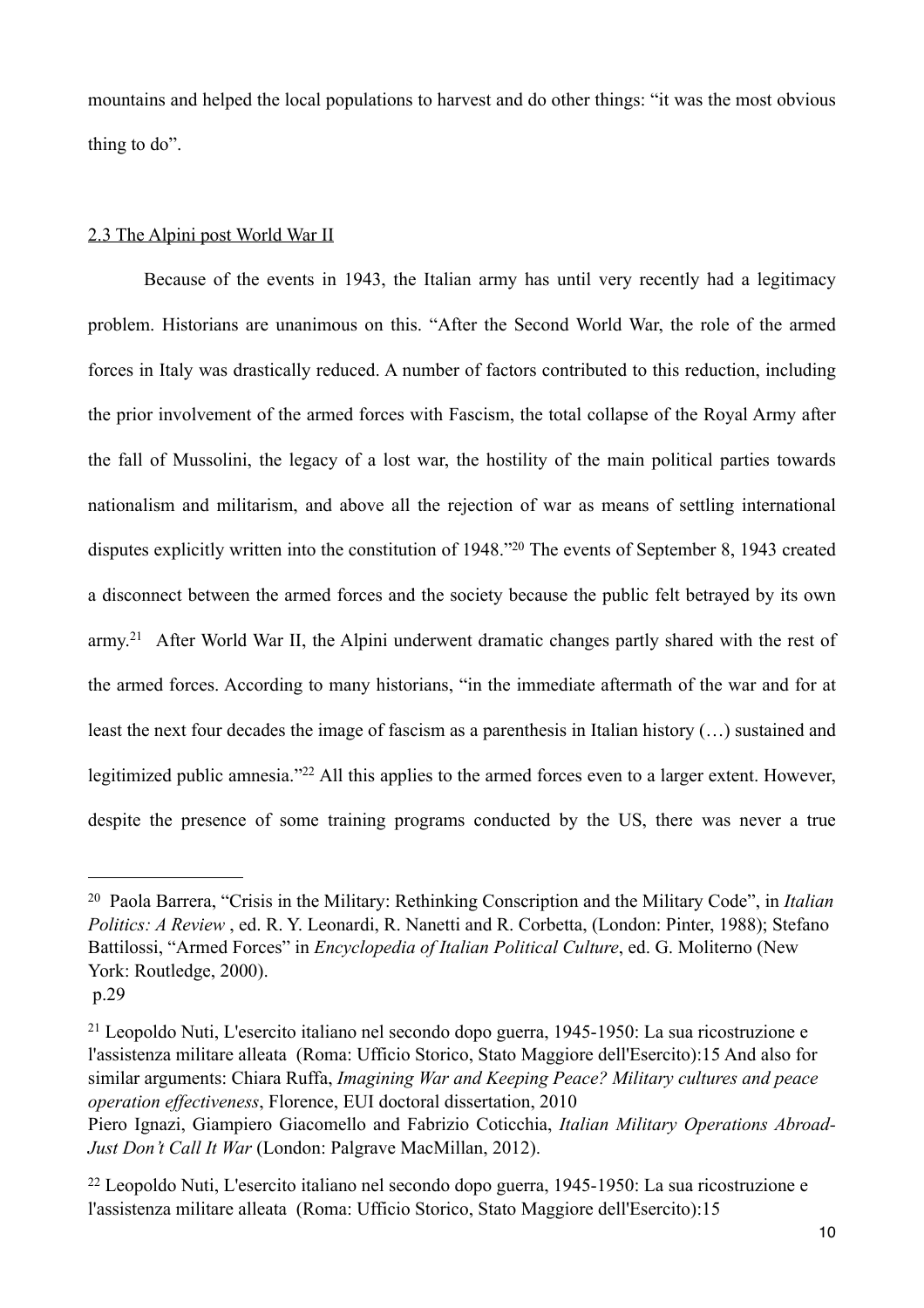rebuilding program of the armed forces, as in Germany for example.[23](#page-10-0) Memory was dealt with in a completely different way. Even if most of the population had accepted the fascist rule and the regime had adopted and actively implemented the racial laws, right after September 1943 there are testified statements of the difficulty encountered by Allies officers in finding one single fascist.[24](#page-10-1) The collective responsibility of the Italians in respect to the fascist totalitarianism was never brought up. The fascist period "was marginalized in the memory of those who lived under the regime and virtually obliterated from the official history of the Italian post-war republic".<sup>25</sup> While the Alpini shared part of the delegitimization, the population acknowledged and was grateful for the contribution that was paid by the Alpini during the resistance war. The Alpini were often seen as a separate group, that shared lesser responsibility and they were much more present in the postwar period.

 The sorts of the Alpini and the rest of the armed forces partially diverged. They remained under the jurisdiction of a separate military judiciary, the Ministry of Defense enjoys relative autonomy from both governments and the Parliament; even the military budget has traditionally been drafted under a regime of partial secrecy. At the same time, the armed forces did not gain any legitimacy, neither by the political elite nor by the public. The political elites with the marginalization of the extreme right wing parties and in the post-War anti-fascist political climate were keeping the army on the side until very recently with the increasing importance of the army in multinational peace operations. "Only 27.7% of the Italian public opinion thinks that the armed forces are an indispensable instrument of foreign policy."[26](#page-10-3) In addition to this, several events during

<span id="page-10-0"></span> $23$  Ibidem, p.25

<span id="page-10-1"></span><sup>24</sup> Wulf Kansteiner, "Italiani Brava Gente: The Legacy of Fascist Historical Culture on Italian Politics of Memory" in *The Politics of Memory in Postwar Europe*, ed. Richard Ned Lebow, Wulf Kansteiner, and Claudio Fogu, (Durham: Duke University Press, 2006):142

<span id="page-10-2"></span><sup>25</sup> Ibid.:142

<span id="page-10-3"></span><sup>26</sup> Giovanni Massobrio and Giorgio Rochat, *Breve Storia Dell'esercito Italiano Dal 1861 Al 1943*  (Torino: Einaudi, 1978): 273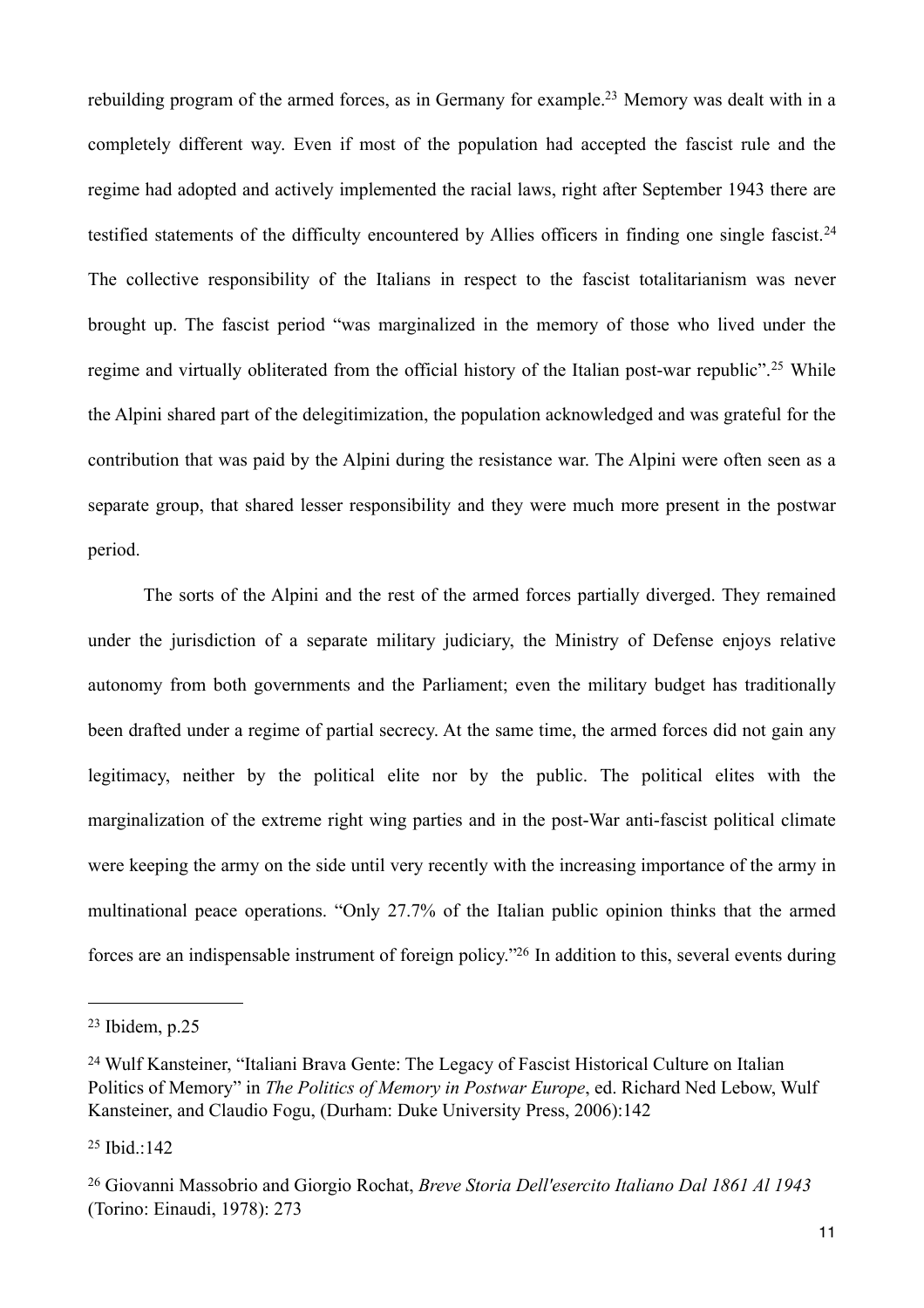the '60s and '70s eroded the already limited trust towards the armed forces. High-ranking military personnel were more or less directly involved in a series of subversive plots put forward by rightwing groups and intelligence units. In addition to this, the armed forces became involved in the Masonic Lodge P2 in 1981 and the Gladio affair in 1990, which had subversive objectives too. Also in the Ustica affairs- in which an Italian commercial airplane was hit and destroyed by a mysterious object- the Italian Air Force refused to release information to clarify the event. All these events were strengthening an overall general distrust originated with the disbandment of the Italian army and the commitment to Fascism. Before the beginning of the peacekeeping era, the army tried to increase its legitimacy by intervening on occasion of natural disasters, such as the flash flood in Polesine (1976) or the earthquake in Friuli (1976) and the guarantee of a military presence in Southern Italian cities with an extensive Mafia activity. The other source of legitimacy of the Italian army during the Cold War has come from international institutions, namely NATO. After Italy's accession to NATO (1949), the army was allowed to rearm and to station contingents for the defence of the European soil. In this climate of widespread distrust against the military, the Alpini were still more present in society.

 The Alpini brigades were reconstituted shortly after the end of the war. The Alpini were since the early '50s the only specialty of the Italian army that was again visible in a domestic context where the military was highly frawned upon. For instance, the *Brigata Alpina Taurinense*  was reconstituted in 1952. The day after the ceremony, the *Corriere della Sera*, the main Italian newspaper published in the front page an image of Italian Alpini climbing a high Alpine summit, the Matterhorn. No other reconstituted brigade of the Italian army received any media coverage. Similarly, Alpini were invited to take part to celebrations, official ceremonies and were the most requested specialty for enrollment in the conscription era. In a highly anti-militaristic society, their role in society is thus quite striking. Even today, it is common to see at weddings in rural areas, if the groom has done its military service in the Alpini, there will be at least a group picture with the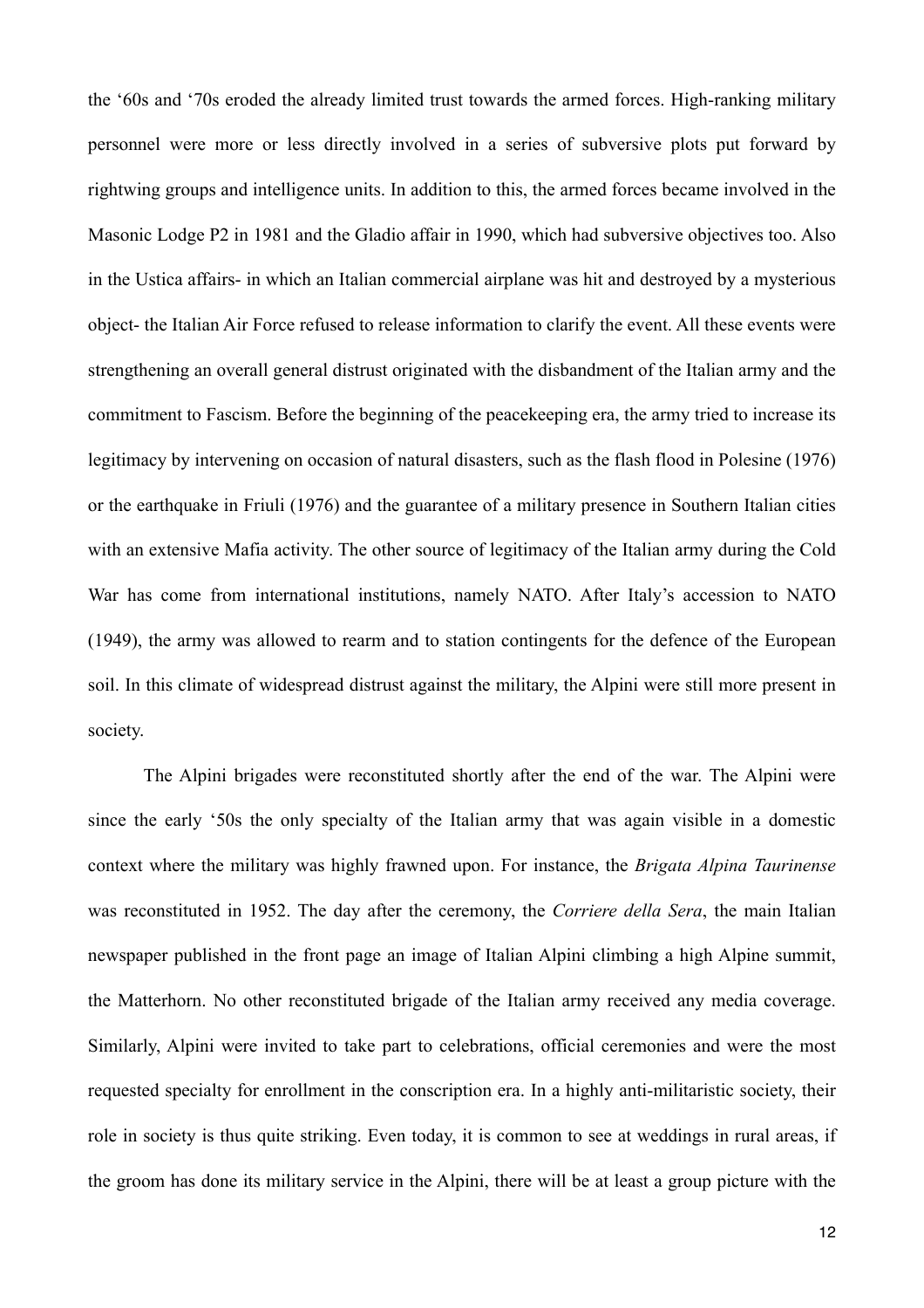Alpini wide-brimmed hat, including the bride. With the beginning of the peacekeeping era, the Alpini regiments were used more than others in out of area operations. For instance, the Alpini Taurinense brigade unit took part to Nibbio and it was the first time Italian soldiers took part to a combat operation since World War II. Yet, the Alpini always portrayed their interventions as peacekeeping and humanitarian operations.[27](#page-12-0)

 In sum, after the Fascist era, the Italian army was widely a left on the side. Italians felt betrayed by an army that was widely colluded with the Fascist dictatorship. The Alpini specialty was an exception and only partly went through the same 'shaming' process. The Alpini worked to reconquer "hearts and minds" of the populations and their role in society, through their widespread presence in the territory and their role in the resistance. They did so bypassing institutional bonding and by making clear how they were different from the rest of the armed forces.

# **3. Primary group of cohesion**

 Classical works on horizontal cohesion have pointed at four central factors to explain battlefield performance: the primary group, ideology, discipline and training. These works do not seem to attribute great relevance to domestic factors. Yet, some elements of those pointed above affect horizontal cohesion and it that might be worth exploring how they incorporate into a military culture. In this section, I discuss the main component of horizontal cohesion for the Alpini specialty and show how societal bonding and institutional "unbonding" reinforced the core elements of primary group cohesion.

<span id="page-12-0"></span><sup>&</sup>lt;sup>27</sup> Chiara Ruffa, "Imagining War and Keeping Peace? Military Cultures and Forces Employment in International Operations" (Uppsala: Uppsala University Archives, 2012), paper under review. For an analysis on the impact of the Alpini approach on the level of violence: Chiara Ruffa, *Imagining War and Keeping Peace? Military cultures and peace operation effectiveness*, Florence, EUI doctoral dissertation, 2010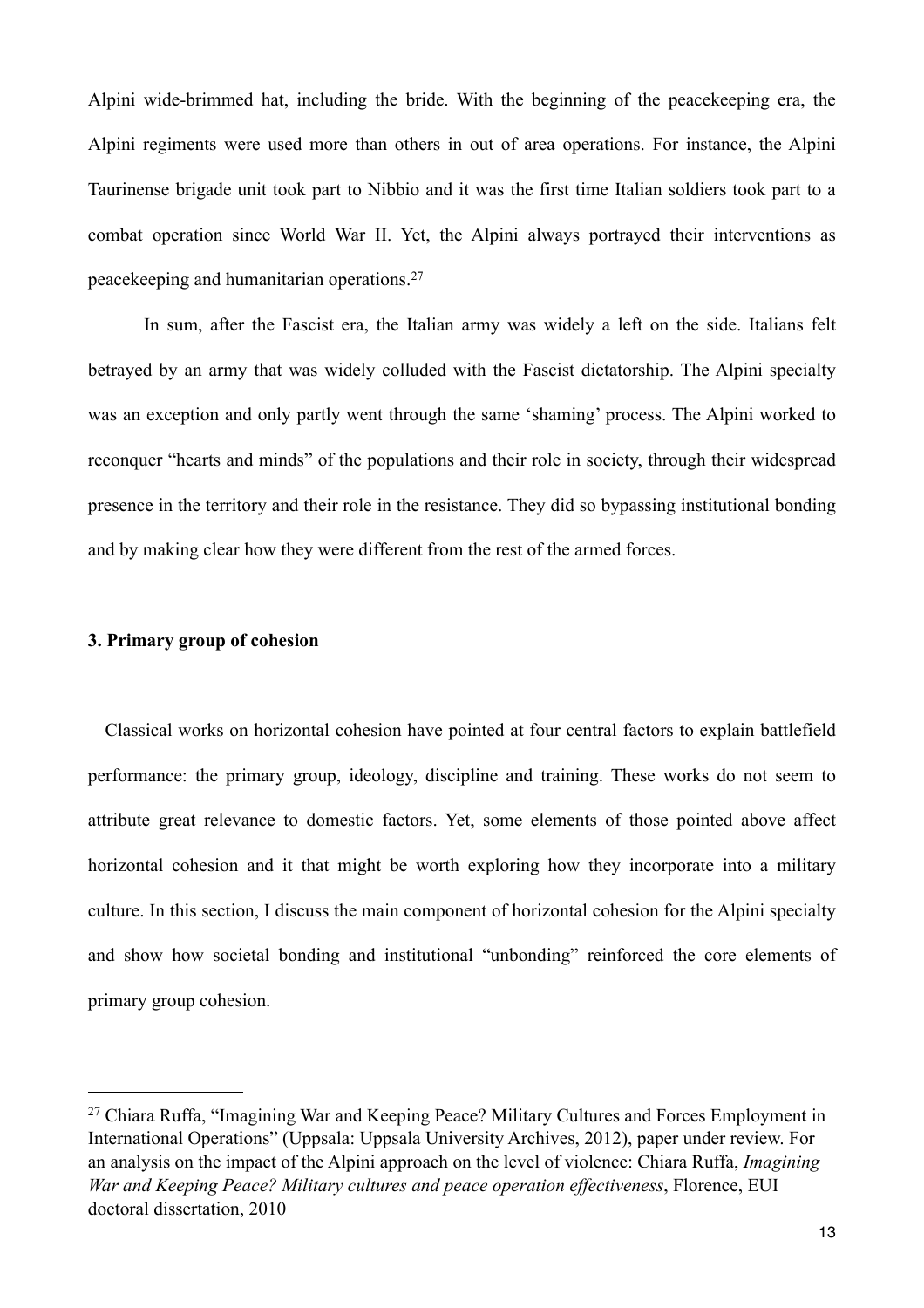Since the beginning, the Alpini displays high level of horizontal cohesion enhancing their military performance, relatively to other units of the Italian army. A core feature is to resist to the enemy to the most extreme end, as exemplified by several diaries and memoirs.[28](#page-13-0) So the Alpini had fight in difficult situation, to the extreme, carrying other Alpini for example. At the same time, they never developed a strong warrior ethos. In a diary, an Alpini who fought in Russia during World War II call the link among Alpini as a "sacred human pact".[29](#page-13-1)

 Horizontal cohesion is cultivated around symbols and hymns, that are at the core of their daily routine. In comparison with other specialties of the Italian army, they cultivate their rituals much more. For instance, even today they are much more visible in local communities, organize marches and provide security on ski slopes and their daily routine are structured around devotions to symbols: during each of my days of observation in the Alpini military bases in Italy and in Afghanistan, all my interviews were interrupted by rituals around the flags. Alpini perpetuate and magnify symbols that were purely militaristic and yet mix them in ways that are considered as largely unproblematic: for instance the black flag- a clearly warrior symbol- is usually shown in association with traditionally defensive systems. These symbols shall be presented more in detail as they present continuities with societal bonding and vertical "unbonding". The cohesiveness was translated into a profound attachment to symbols: the black feather hat, the green uniform and the flag in particular. Shortly after the creation of the various Alpini regiments, a specific uniform was created: it had to be green ideally like the green "landscape of the mountain valleys.["30](#page-13-2) The symbol of the Alpini would have become the black feather on a wide-brimmed hat of the same colour (sic Cappello alla calabrese). The hat is completely different from any other specialty of the army, which

<span id="page-13-0"></span><sup>28</sup> Giulio Bedeschi, *Il Segreto degli Alpini* (Mursia: Milano 2004). Nuto Revelli, *Mai Tardi. Diario di un Alpino in Russia,* (Cuneo: Panfilo Editore, 1943); Nuto Revelli, *Mai Tardi. Diario di un Alpino in Russia,* (Cuneo: Panfilo Editore, 1943)

<span id="page-13-1"></span><sup>29</sup> Giulio Bedeschi, *Il Segreto degli Alpini* (Mursia: Milano 2004). Nuto Revelli, *Mai Tardi. Diario di un Alpino in Russia,* (Cuneo: Panfilo Editore, 1943): 13

<span id="page-13-2"></span><sup>30</sup> Gianni Oliva, *Storia degli Alpini dal 1872 a oggi* (Milano: Mondadori, 2001): 35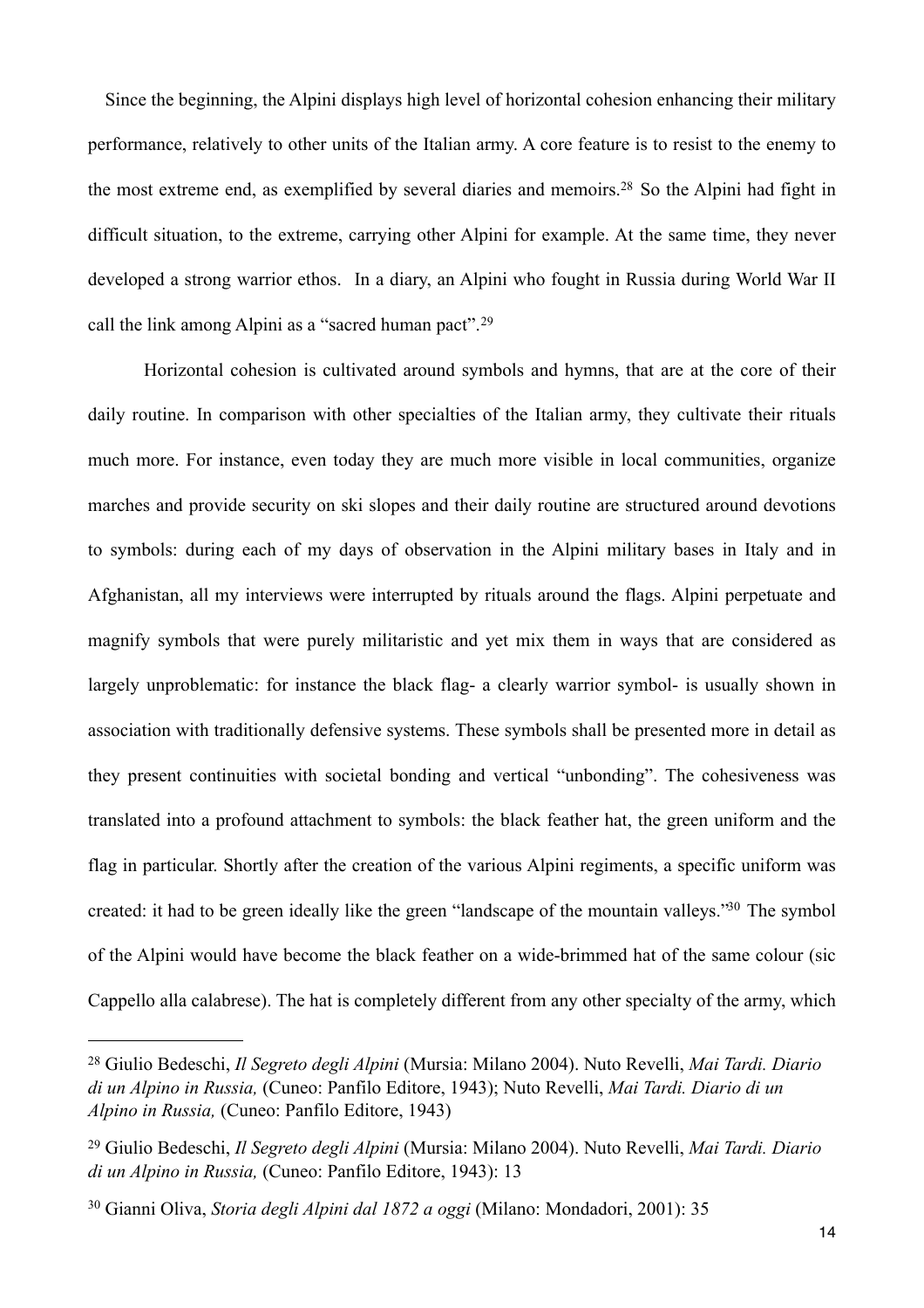they called dismissively *'buffa',* referring to the fact that they wear a basque The feather is black (from a rook) for NCSs, NCOs and up to Major. From the Major rank up, the feather is white (from a goose). It is curious that initially neither the commander of the detachments, then called battalions, nor soldiers did wear a hat, as if to signify that everyone had to work hard and train hard enough to deserve such an honor, no matter which rank he belonged to. When they were given permission to wear a hat, a ceremony decorated this special hat with a feather. It was the transformation from a soldier to an Alpino. Finally, they chose as symbol and *mascotte* a mule. They made use of mules during training and in operation until 1992. The mule is still used as a *mascotte*, they bring one at least with them when they involved in operations. "The mule shared so much with us all and sacrificed so much. And it is such a powerful symbol of the Alpini: so humble yet so powerful".[31](#page-14-0)

 Also command and discipline play an important role. Compared to other specialties of the Italian military, they are less hierarchical. Originally, the Alpini were traditionally regarded as welldisciplined even if not particularly respectful toward the authority. On the Military Review, "apart from being sturdy, they are mainly also disciplined, it is not very difficult to instill in their souls some discipline as they tend already to do this by nature and education."<sup>32</sup> Yet, they also have some drawbacks depicted by the public as well as by themselves. "There are some downsides which are quite common, such as drinking excessively, delaying the evening visit, behaving without much deference towards lance corporals".<sup>33</sup> For instance, every soldier up to major rank wears the same hat with a feather of the same color. In terms of leadership styles, the Alpini were famously referred to in World War II for being the most undisciplined specialty of the army. Even today, "It is important to talk and not give orders and at the same time give good indications<sup>"34</sup> Even their

<span id="page-14-0"></span><sup>31</sup> Giulio Bedeschi, *Il Segreto degli Alpini* (Mursia: Milano 2004).

<span id="page-14-1"></span><sup>32</sup> Francesco Somale, "Le Compagnie Alpine" in *Rivista Militare,* 1878, 4: 193

<span id="page-14-2"></span><sup>33</sup> Ibidem

<span id="page-14-3"></span><sup>34</sup> Author interview with Alpini colonel, Taurinense Brigade, January 2013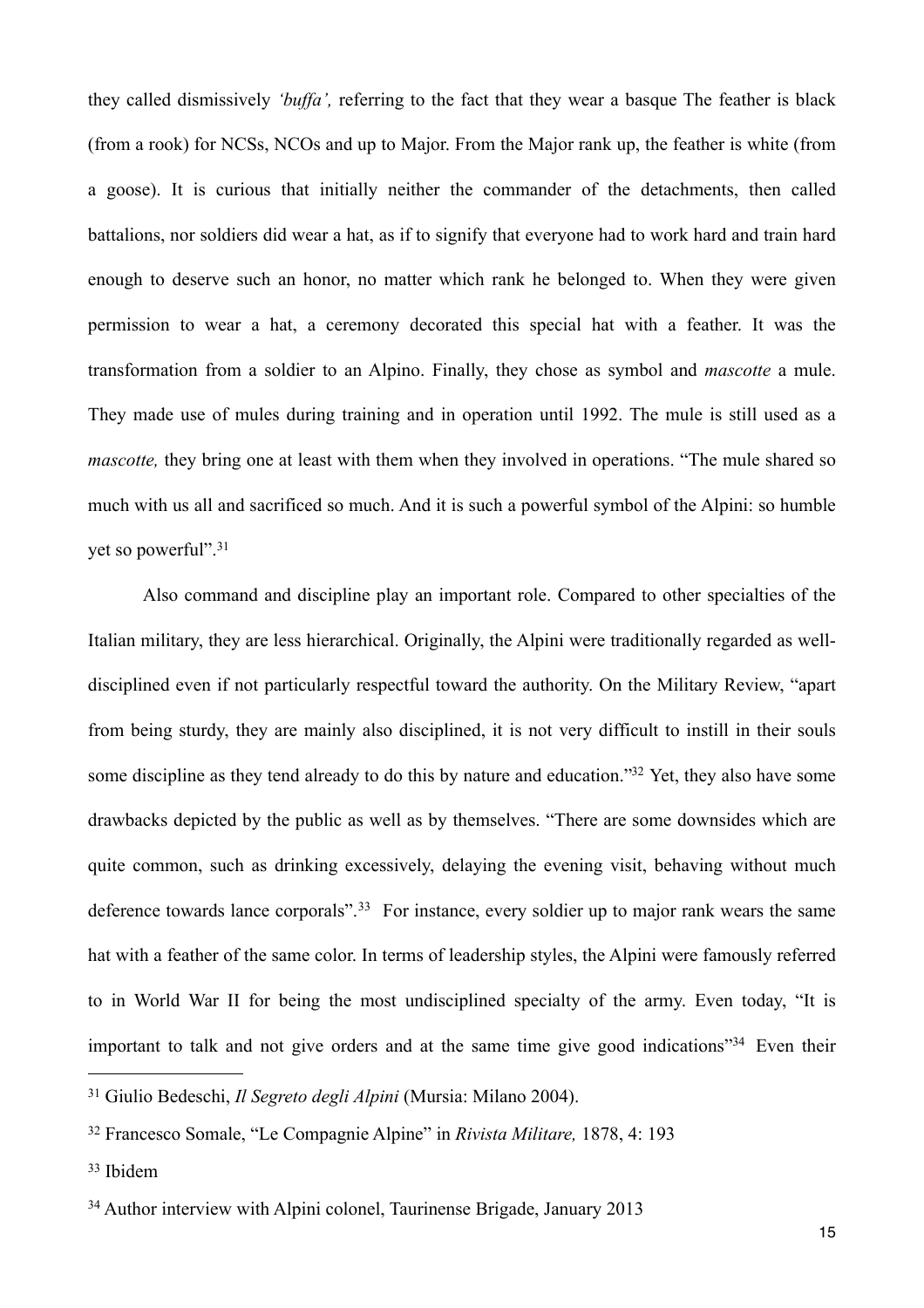protecting saint is a symbol of relatively low respect to the authority. Saint Maurice is the protecting saint of the Alpini. The cult of this saint is particularly widespread in Northern Italy. He was killed because he refused to obey to an order asking him to persecute Christians and because he refused together with his men to sacrifice and pray to idols. He is usually represented with armor as a soldier.<sup>35</sup> His symbols are the sword and the palm limb. As such, he does not wear any aggressive sign. Saint Maurice is their protecting saint, who was killed because he refused to obey to an order asking him to persecute Christians and because he refused together with his men to sacrifice and pray to idols. He is usually represented with armor as a soldier. His symbols are the sword and the palm limb.[36](#page-15-1) As such, he does not wear any aggressive sign.

 Another important feature is that the Alpini are traditionally highly regarded as a defensive unit aimed at protecting borders from potential enemies. Even after World War II and the events in the aftermath of September 8, 1945 with the disbandment of the Italian army, the "Alpini" remained more popular than other units and are today strongly attached to the cult of the flag and of symbols, such as the traditional black feather. This has been the case from the very beginning, with several newspaper articles and figurative images (due to the widespread illiteracy) magnifying their symbols (the feather and the green uniform) and the character of the units: "you could see them coming forward, hundreds of long straight feathers, which grew taller than the public: they were the Alpine troops, the defenders of Italy's doors; all tall, rosy and strong with wide-brimmed hat and bright green uniform, the same color of the grass of their mountain".<sup>37</sup> One of the reasons for their popularity has been that they represented a defensive myth. As such, in the discourse they were always represented in a defensive posture. The recurring images were Alpini on a rock, a hand on the side and the other holding up the rifle, the face looking at the horizon. Also the motto "from

<span id="page-15-0"></span><sup>35</sup> Rosa Giorgi, I Santi (Milano: Electa, 2002): 270

<span id="page-15-1"></span><sup>36</sup> Rosa Giorgi, I Santi (Milano: Electa, 2002): 270

<span id="page-15-2"></span><sup>37</sup> Edmondo De Amicis, Cuore, (Torino: Einaudi, 1974), p.341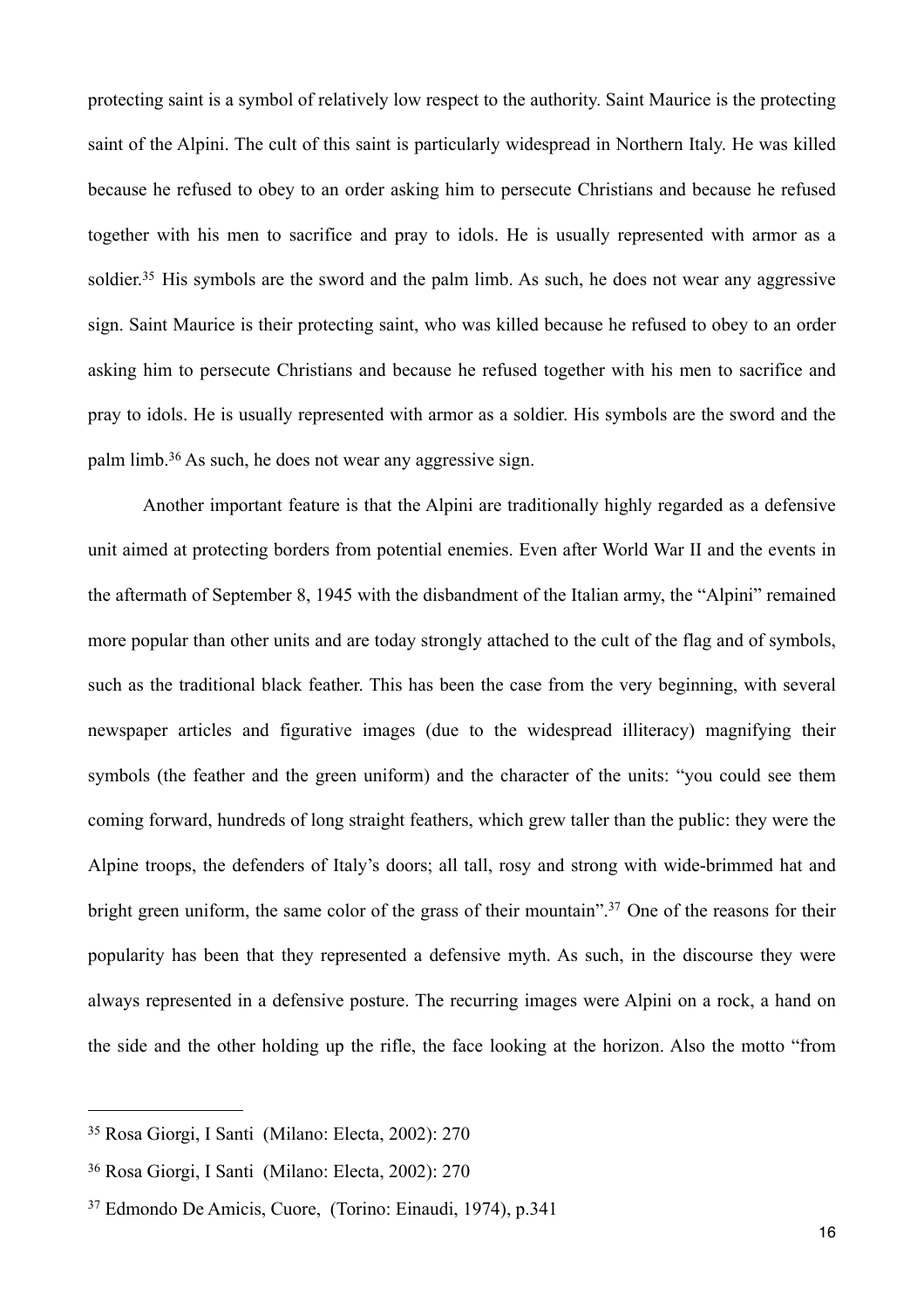here you do not pass", "vigilantes" and "lookout of the summit" refer to a defensive function, rather than an attacking one.[38](#page-16-0) Oliva, the only historian specifically studying the Italian Alpine troops highlights another recurring element: they were often represented on the moutains. "The Alpine soldier was always standing on the highest summit of the mountain."<sup>39</sup> In the images, another recurring element is the natural environment, which is still largely unexplored by a significant portion of the population. Also the prayer underlines the defensive role of the unit and the attachment to the motherland. "On the bare rock, on the perennial glaciers, on every crag of the Alps where providence has put as bulwark of our districts, we, purified by the duty dangerously implemented we elevate to you, Oh Lord, who protects our mothers, our spouses, our children our distant brothers (…) God all powerful make our foot stand safe on the vertiginous peaks, on the steep face, beyond the insidious crevasse, make strong our weapons against whomever menaces our Homeland, our Flag our thousand-year Christian civilization."<sup>40</sup> This suggests again the importance of the defensive function of the Alpini fueled by societal cohesion.

 In terms of fighting ethos, the Alpini do not define themselves in warrior-like terms. "We like to have our feet well anchored to the ground, we are a bit less exaggerated, a bit humbler than other specialties within the military".[41](#page-16-3) In the past ten year, with the end of conscription and the broader revolution of military affairs, much has changed for the Alpini. First, there has been a change in their demographic with most soldiers coming from the South. Symbols have evolved but have remained largely consistent. For instance, while the motto for the annual reunion once was "From one side to the other of the mountains: Alpini!", it has now been modified into a more inclusive "from the flatland to the mountains: Alpini!".

<span id="page-16-0"></span><sup>38</sup> Oliva, Storia Degli Alpini Dal 1872 a Oggi ., p.50

<span id="page-16-1"></span><sup>39</sup> Ibidem

<span id="page-16-2"></span><sup>40</sup> Somale, 1889: 193

<span id="page-16-3"></span><sup>41</sup> Author interview with Alpini colonel, Taurinense Brigade, January 2013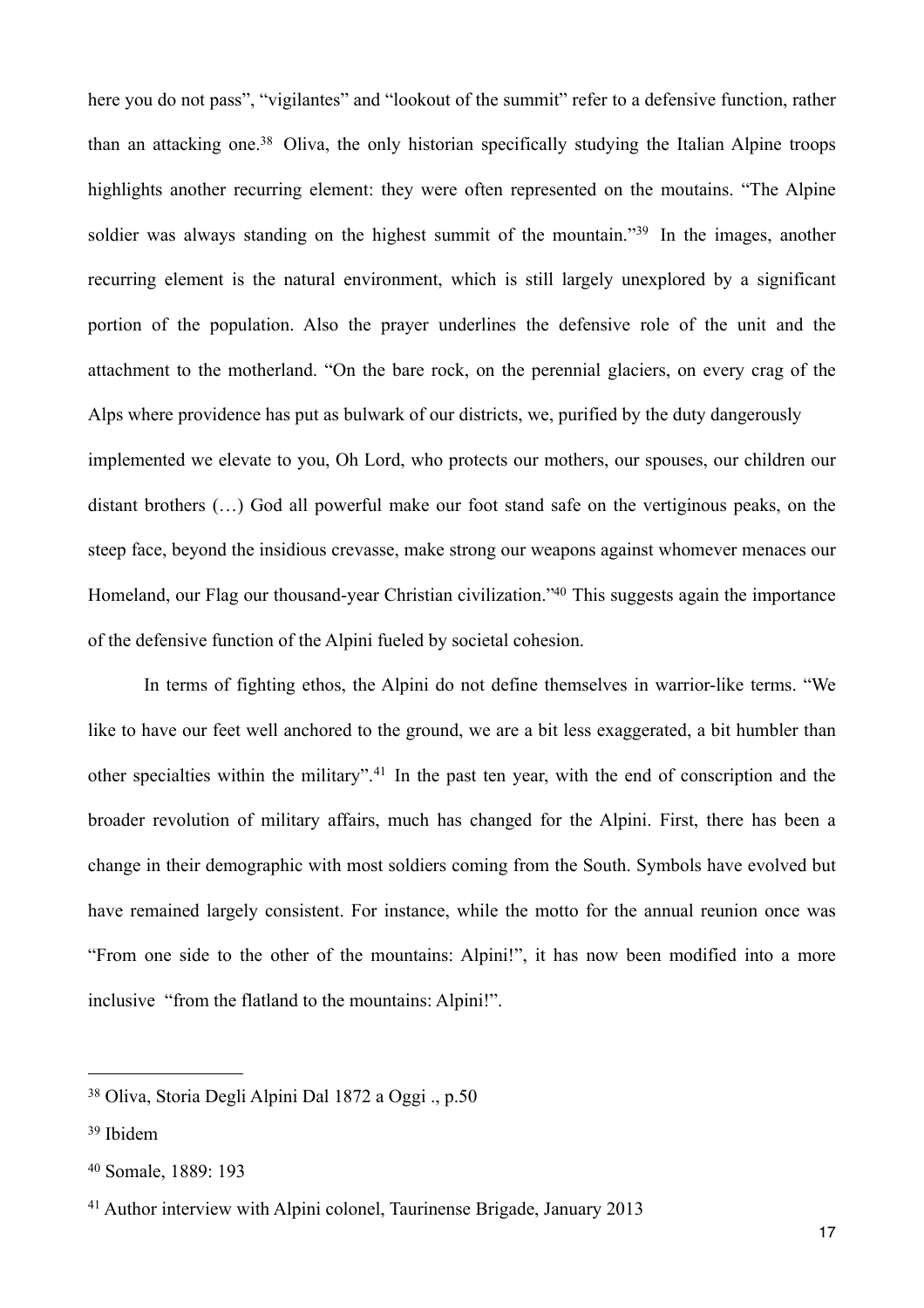There is a still a strong feel that the role of the mountains can bring them together notwithstanding their different background. "Once you were born as an Alpino, now you become one of them".[42](#page-17-0) With the professional military, "now we also have sicilian Alpini, Alpini from Lazio and other regions in Italy".[43](#page-17-1) The head of the Alpine artillery puts it plainly: "We are lucky: we have the mountains, mountains are our big big fortune, the mountains is what makes us invincible some time".<sup>44</sup> Every Alpine soldier has to cultivate "the value of being an Alpino [dell'alpinita'] because Mountains do not forgive, it unites us and it is wonderful to live together, those who do not like the mountains cannot understand we all love something that even if imposes big sacrifices on us it makes us strong and cohesive".[45](#page-17-3)

 The Alpini specialty displayed high levels of cohesion throughout its history and the idea of 'fighting against all odds' altogether became strongly intertwined to the importance of being accepted and legitimate. There is a remarkable consistency across time of the importance of the mountains, the defensive concept and territorial recruitment. The Alpini profound eradication in the territory is based on the territorial recruitment and the defensive posture. The Alpini seems to need support at the societal level and this dimension is what sustained the specialty for so long, what gave them the strength to resist in dramatic moments of their history. For instance, during Word War II, there were letters from home that were more important for the Alpini than for any other unit of the army. Today, in missions like Afghanistan, the Alpini have devoted themselves much more than other units of the Italian army to understand what the needs of the populations were. They do not describe themselves as having much to do with combat "no soldier is voted to combat, our most important role is what we can give to our community both Afghanistan, national and

<span id="page-17-0"></span><sup>42</sup> Conversation with Mario Renna, January 2013 See also, Mario Renna, *Ring Road. Sei mesi con gli Alpini in Afghanistan* (Milano: Mursia, 2011)

<span id="page-17-1"></span><sup>43</sup>Author interview with Alpini colonel, Taurinense Brigade, January 2013

<span id="page-17-2"></span><sup>44</sup> Author interview with Alpini colonel, Taurinense Brigade, January 2013

<span id="page-17-3"></span><sup>45</sup> Author interview with Alpini colonel, Taurinense Brigade, January 2013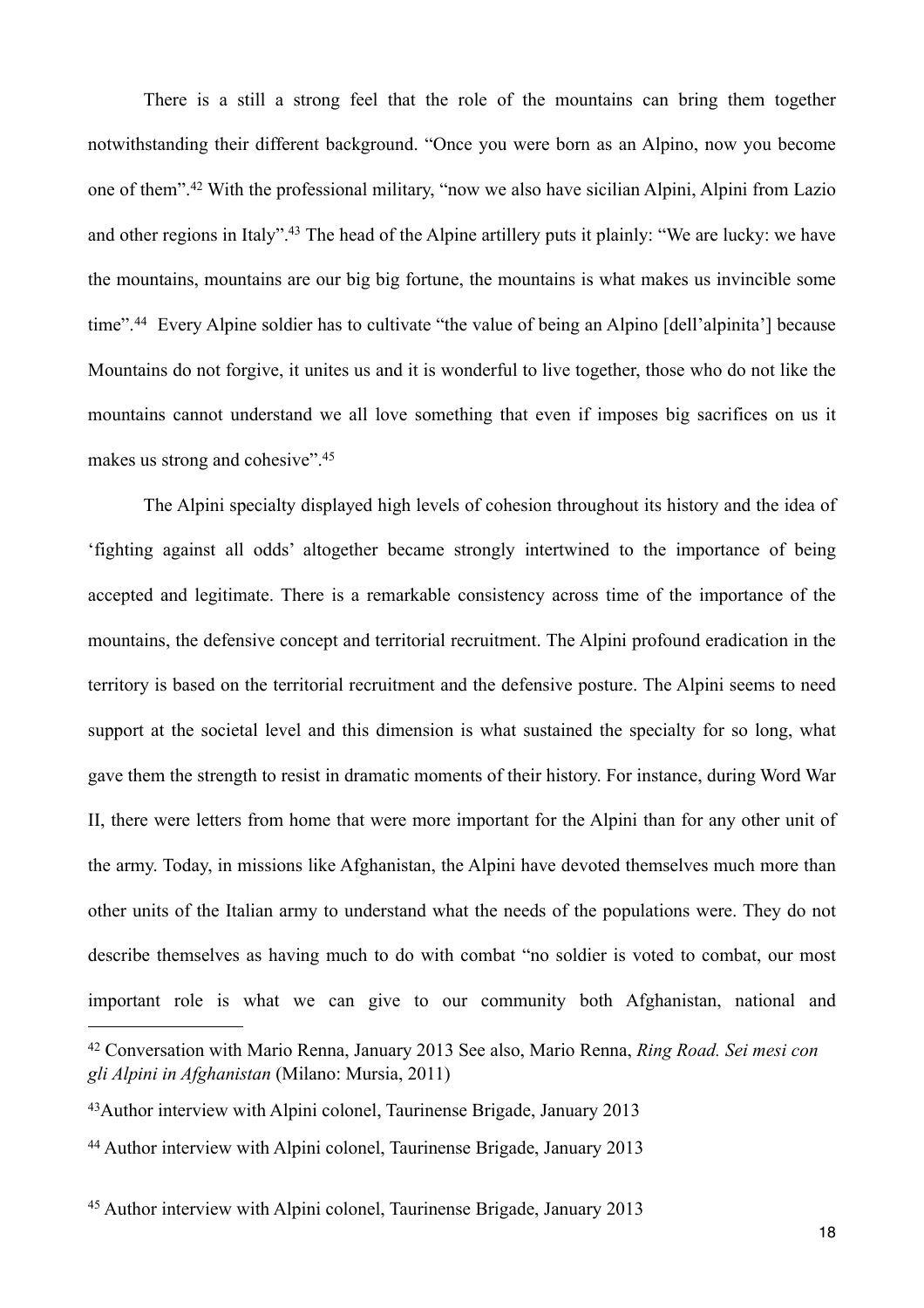international"[46](#page-18-0) Indeed, what happened in the case of the Alpini was a bypassing of institutional bonding for an extremely strong societal bonding, an interesting dynamics on the literature on cohesion.

#### **References**

Paola Barrera, "Crisis in the Military: Rethinking Conscription and the Military Code", in *Italian Politics: A Review* , ed. R. Y. Leonardi, R. Nanetti and R. Corbetta, (London: Pinter, 1988).

Stefano Battilossi, "Armed Forces" in *Encyclopedia of Italian Political Culture*, ed. G. Moliterno (New York: Routledge, 2000).

Giulio Bedeschi, *Il Segreto degli Alpini* (Mursia: Milano 2004). Laura Ceci, ed., *La Resistenza Dei Militari* (Roma: Biblink, 2006).

Edmondo De Amicis, *Cuore* (Torino: Einaudi, 1974).

Giacinto De Caroli Maria Luisa de Caroli, *Viaggio al Fronte* (Cuneo: BB Europa Edizioni, 2011).

Ettore Frangipane, *A come Alpini* (Trento: Curcu e Genovese, 2011).

Piero Ignazi, Giampiero Giacomello and Fabrizio Coticchia, *Italian Military Operations Abroad-Just Don't Call It War* (London: Palgrave MacMillan, 2012).

Wulf Kansteiner, "Italiani Brava Gente: The Legacy of Fascist Historical Culture on Italian Politics of Memory" in *The Politics of Memory in Postwar Europe*, ed. Richard Ned Lebow, Wulf Kansteiner, and Claudio Fogu, (Durham: Duke University Press, 2006).

<span id="page-18-0"></span><sup>46</sup> Author interview with Alpini officer in Afghanistan.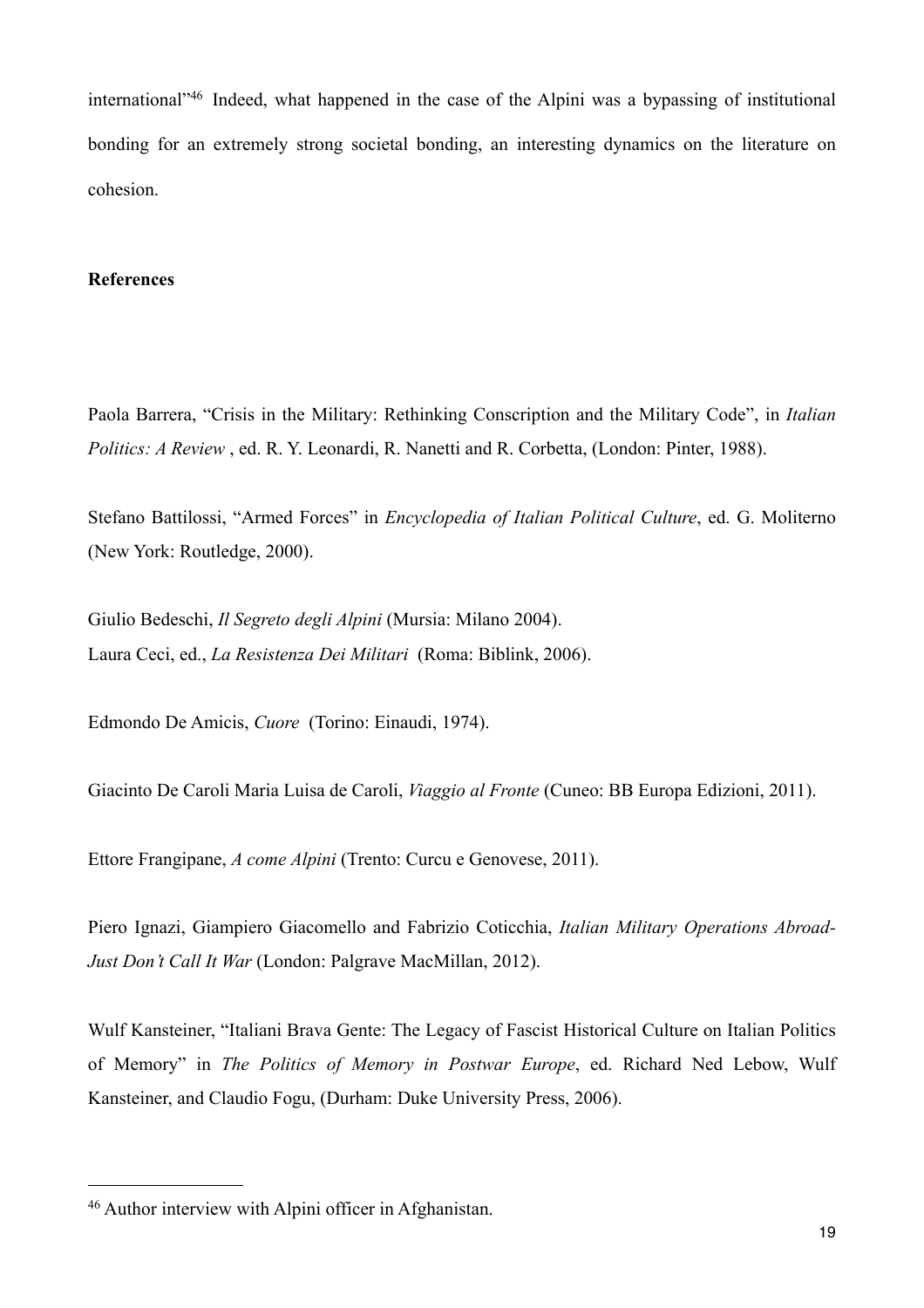Anthony King, "The Word Command", *Armed Forces and Society*, 32, 4, 2006: 493-512. MacGregor Knox, "The Italian Armed Forces: 1940-3" in Allan R. Millett and Williamson Murray *Military Effectiveness* (Boston: Unwin Hyman, 1988).

Charles Kirke, "Group Cohesion, Culture, and Practice", *Armed Forces and Society,* 35, 4, 2009: 745-753

Tonino Lupi, *Ricordi di Guerra di un Alpino* (Genova: Scuola Tipografica SS. Vergine di Pompei, 1957).

Robert J. MacCoun, Elizabeth Kier and Aaron Belkin, "Does cohesion determine motivation in combat? An Old Question with an Old Answer", *Armed Forces and Society,* 32, 4, 2006: 646-654.

Giovanni Massobrio and Giorgio Rochat, *Breve Storia Dell'esercito Italiano Dal 1861 Al 1943*  (Torino: Einaudi, 1978).

Charles Moskos, "The American Combat Soldier in Vietnam", *Journal of Social Issues,* vol. 31, 4, 1975: 25-37.

Leopoldo Nuti, *L'esercito italiano nel secondo dopo guerra, 1945-1950: La sua ricostruzione e l'assistenza militare alleata* (Roma: Ufficio Storico, Stato Maggiore dell'Esercito, 1989).

Nazzareno Peano, "Salimmo in montagna per fare qualcosa", *Rivista dell'Istituto Storico della Resistenza e della Societa' Contemporanea*, 81, 2012: 207-221.

Gianni Oliva, *Storia degli Alpini dal 1872 a oggi* (Milano: Mondadori, 2001)

Giovanni Raineri, *Congedati ma sempre Alpini anche nel nuovo millennio, Cronaca dei terzi venticinque anni della Sezione di Mondovi' dell'Associazione Nazionale Alpini* (Cuneo: SSL Tipografia, 2003)

Mario Renna, *Ring Road. Sei mesi con gli Alpini in Afghanistan* (Milano: Mursia, 2011)